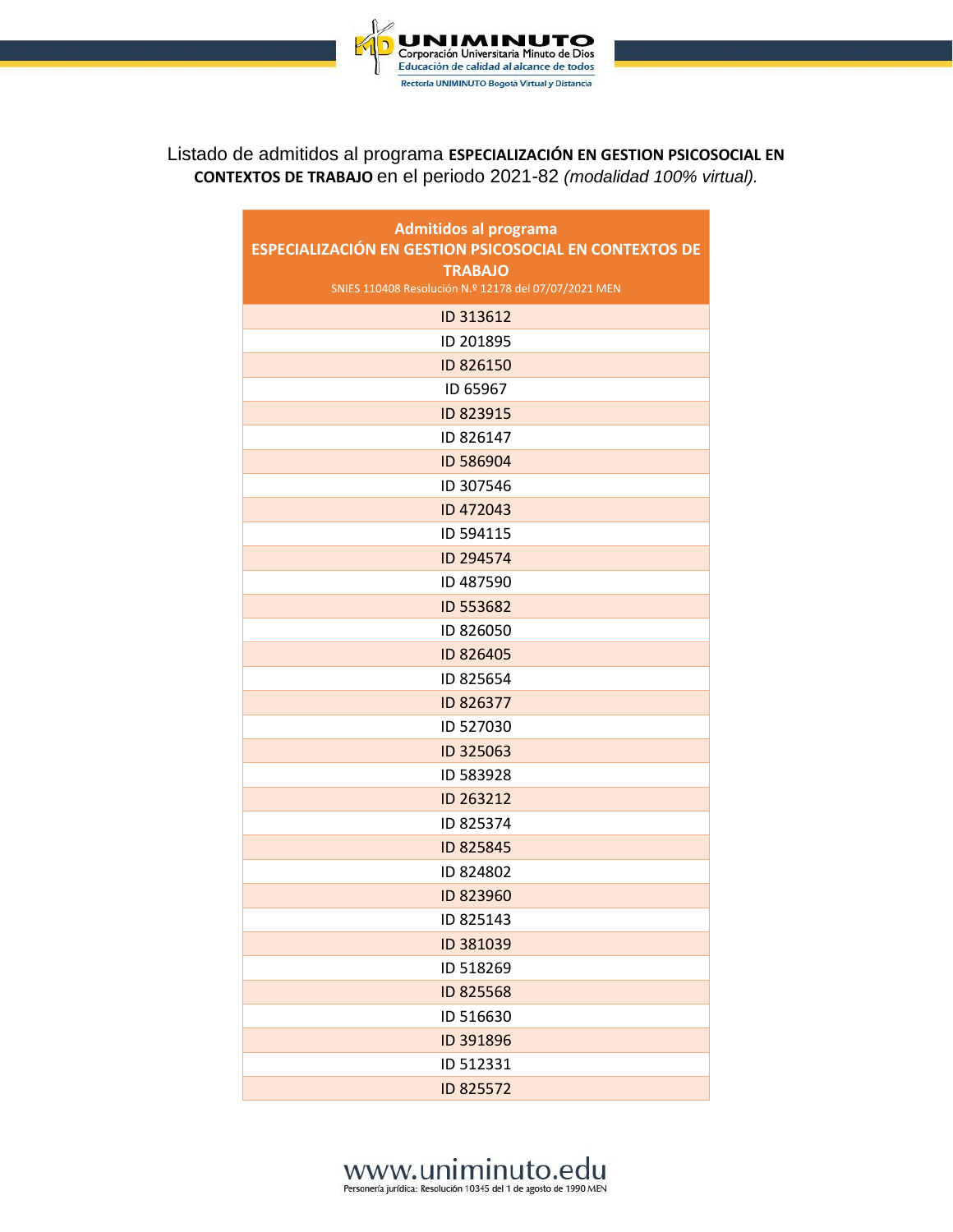

| ID 824900 |
|-----------|
| ID 422762 |
| ID 631267 |
| ID 376731 |
| ID 267077 |
| ID 241451 |
| ID 500823 |
| ID 824605 |
| ID 825931 |
| ID 823862 |
| ID 825729 |
| ID 542140 |
| ID 824779 |
| ID 826326 |
| ID 392934 |
| ID 823891 |
| ID 824631 |
| ID 823827 |
| ID 403605 |
| ID 597562 |
| ID 824488 |
| ID 824041 |
| ID 333076 |
| ID 325353 |
| ID 824252 |
| ID 826148 |
| ID 826090 |
| ID 213371 |
| ID 825236 |
| ID 459347 |
| ID 824472 |
| ID 188427 |
| ID 283692 |
| ID 824867 |
| ID 263671 |
| ID 379689 |
| ID 517574 |
| ID 826114 |
| ID 825421 |
| ID 653658 |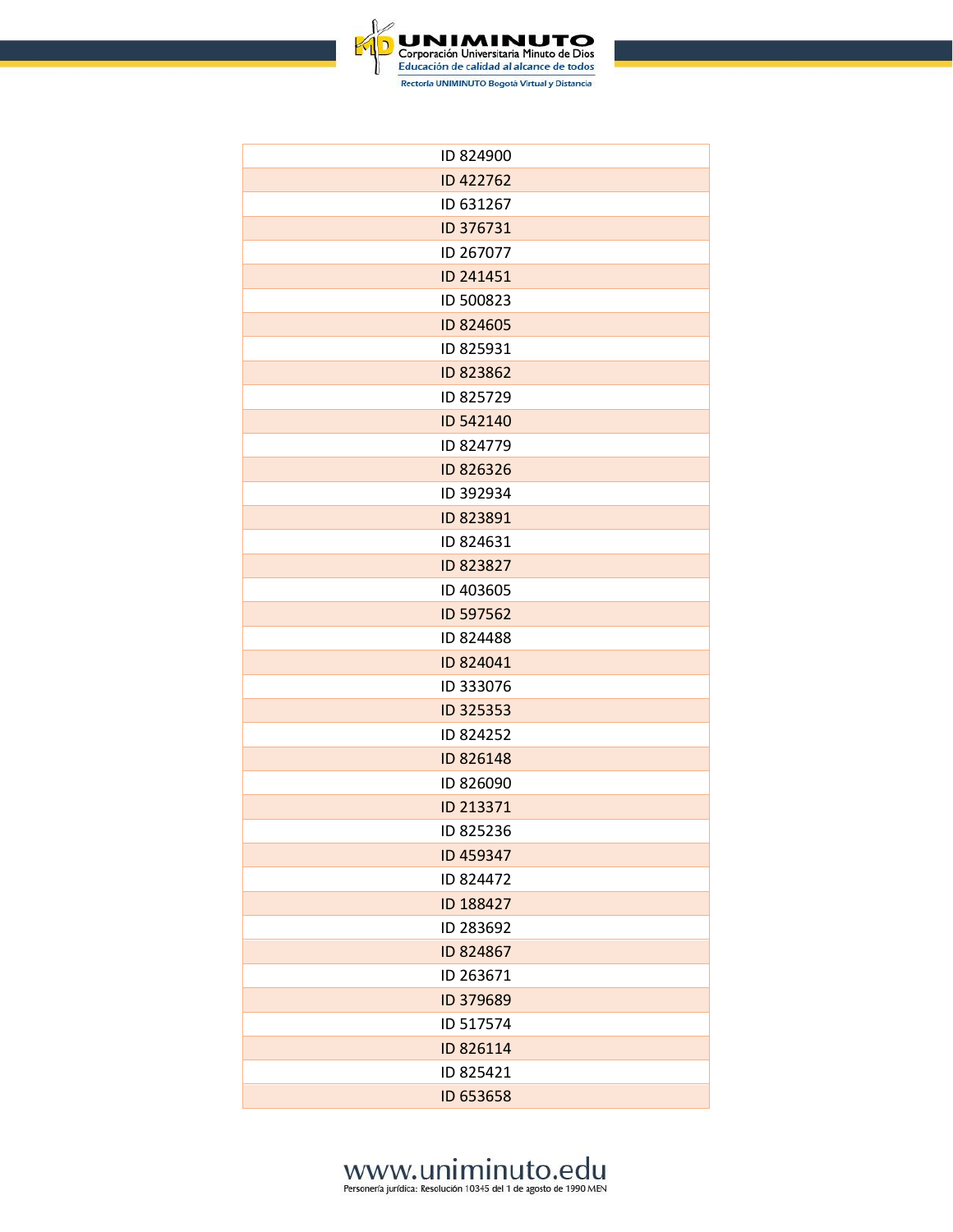

| ID 455992 |
|-----------|
| ID 823789 |
| ID 462940 |
| ID 824560 |
| ID 381940 |

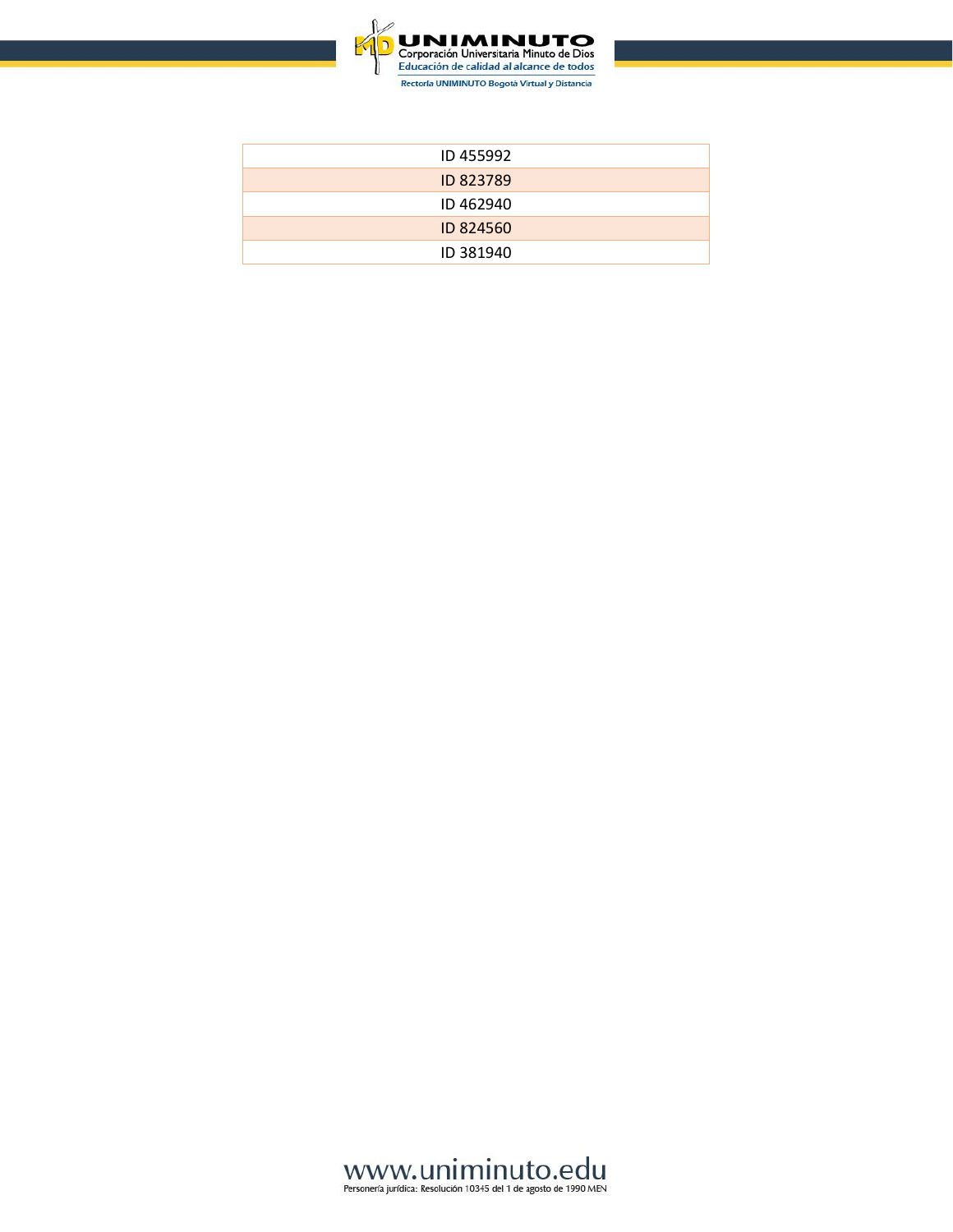

#### Listado de admitidos al programa **ESPECIALIZACIÓN EN COMUNICACIÓN DIGITAL** en el periodo 2021-82 *(modalidad 100% virtual).*

| <b>Admitidos al programa</b><br><b>ESPECIALIZACIÓN EN COMUNICACIÓN DIGITAL</b><br>SNIES 109740 Resolución N.º 21960 del 24/11/2020 MEN |
|----------------------------------------------------------------------------------------------------------------------------------------|
| ID 825168                                                                                                                              |
| ID 824484                                                                                                                              |
| ID 825319                                                                                                                              |
| ID 590570                                                                                                                              |
| ID 824638                                                                                                                              |
| ID 24508                                                                                                                               |
| ID 824210                                                                                                                              |
| ID 390535                                                                                                                              |
| ID 825045                                                                                                                              |
| ID 826315                                                                                                                              |
| ID 44812                                                                                                                               |
| ID 311509                                                                                                                              |
| ID 387813                                                                                                                              |
| ID 265060                                                                                                                              |
| ID 825644                                                                                                                              |
| ID 824672                                                                                                                              |
| ID 826095                                                                                                                              |
| ID 131508                                                                                                                              |
| ID 824323                                                                                                                              |
| ID 236552                                                                                                                              |
| ID 803574                                                                                                                              |
| ID 825343                                                                                                                              |
| ID 824869                                                                                                                              |
| ID 824377                                                                                                                              |
| ID 813353                                                                                                                              |
| ID 350284                                                                                                                              |
| ID 418407                                                                                                                              |
| ID 811207                                                                                                                              |
| ID 772239                                                                                                                              |
| ID 814052                                                                                                                              |
| ID 233364                                                                                                                              |
| ID 210891                                                                                                                              |
| ID 823778                                                                                                                              |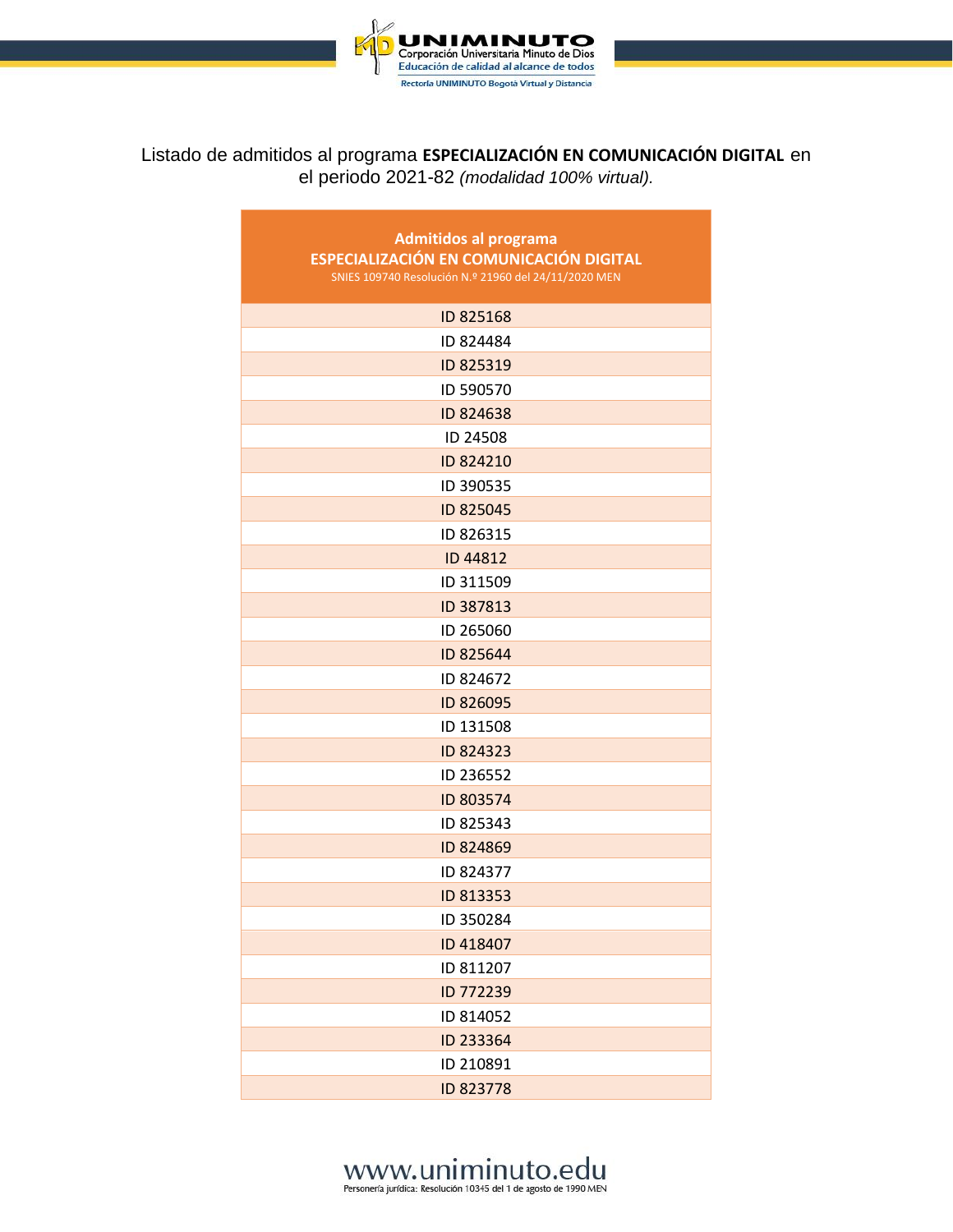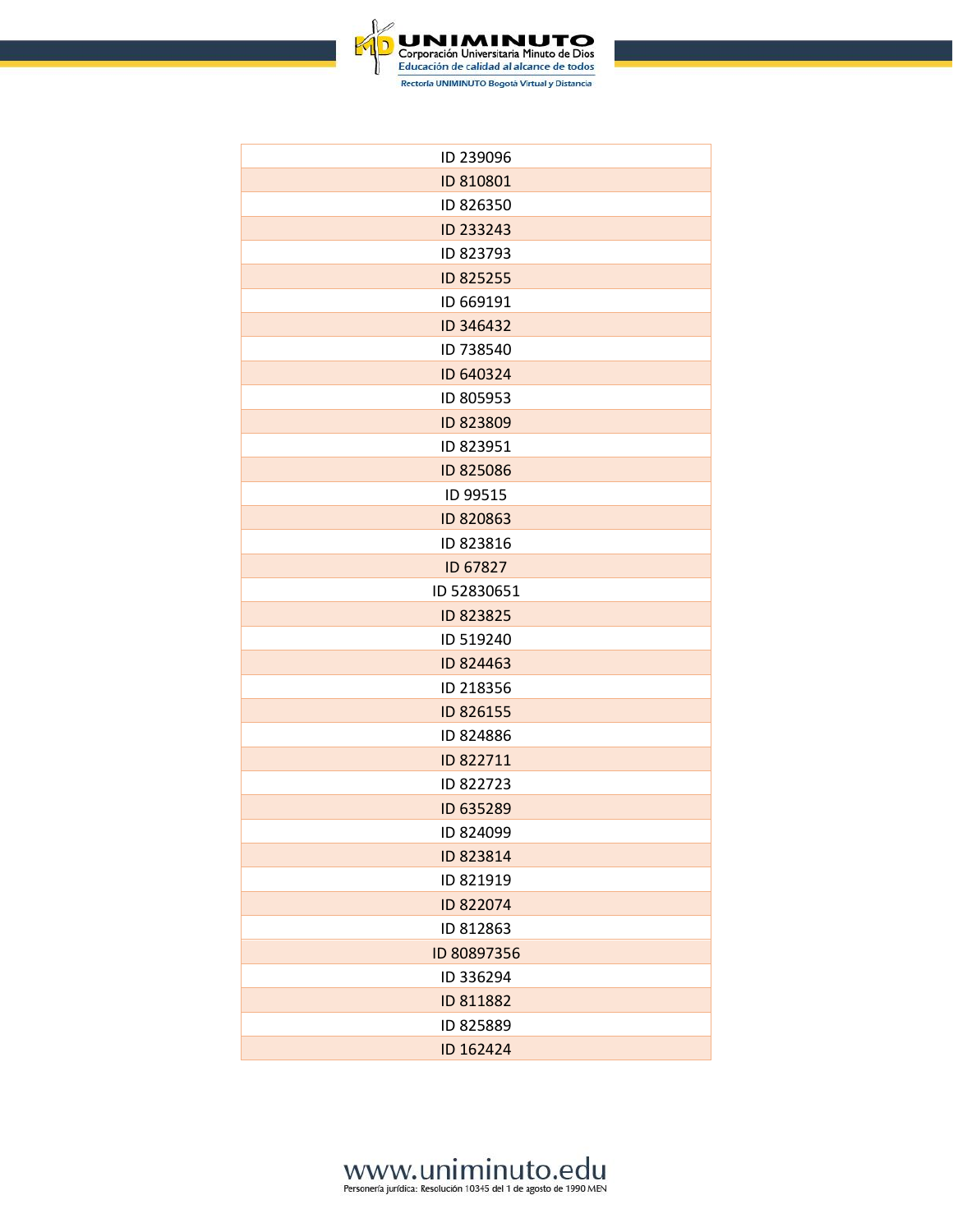

Listado de admitidos al programa **ESPECIALIZACIÓN EN GERENCIA DE PROYECTOS** en el periodo 2021-82 *(modalidad 100% virtual).*

| <b>Admitidos al programa</b><br><b>ESPECIALIZACIÓN EN GERENCIA DE PROYECTOS</b><br>SNIES 110236 Resolución N.º 7368 del 28/04/2021 MEN |
|----------------------------------------------------------------------------------------------------------------------------------------|
| ID 824624                                                                                                                              |
| ID 816820                                                                                                                              |
| ID 826306                                                                                                                              |
| ID 343175                                                                                                                              |
| ID 824766                                                                                                                              |
| ID 825180                                                                                                                              |
| ID 825007                                                                                                                              |
| ID 825058                                                                                                                              |
| ID 826002                                                                                                                              |
| ID 311860                                                                                                                              |
| ID 820662                                                                                                                              |
| ID 373417                                                                                                                              |
| ID 818055                                                                                                                              |
| ID 301266                                                                                                                              |
| ID 822899                                                                                                                              |
| ID 825652                                                                                                                              |
| ID 825741                                                                                                                              |
| ID 825052                                                                                                                              |
| ID 534942                                                                                                                              |
| ID 825185                                                                                                                              |
| ID 822659                                                                                                                              |
| ID 825676                                                                                                                              |
| ID 352526                                                                                                                              |
| ID 826051                                                                                                                              |
| ID 825717                                                                                                                              |
| ID 624255                                                                                                                              |
| ID 824677                                                                                                                              |
| ID 363725                                                                                                                              |
| ID 824548                                                                                                                              |
| ID 821128                                                                                                                              |
| ID 820930                                                                                                                              |
| ID 267863                                                                                                                              |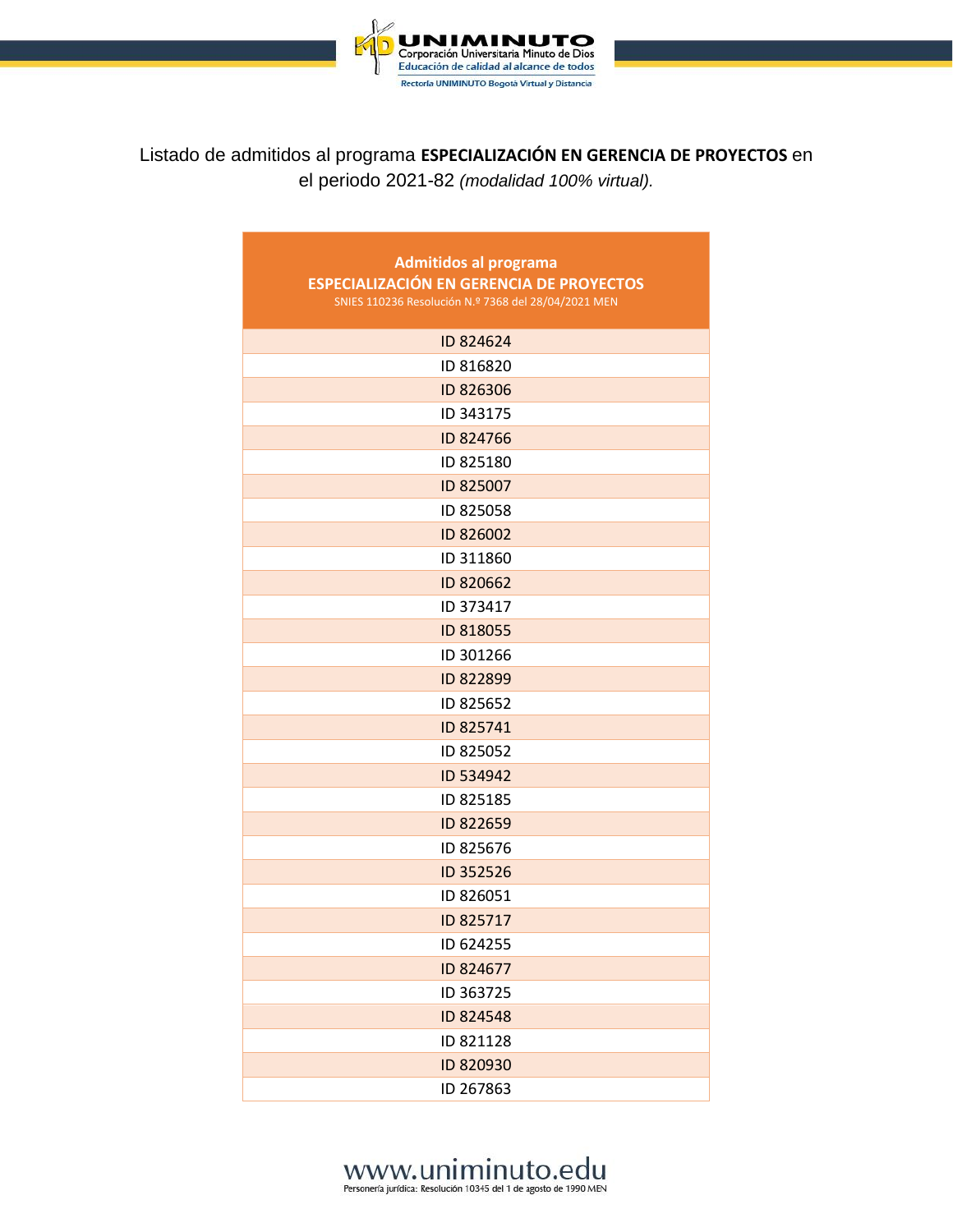

| ID 583848 |
|-----------|
| ID 824763 |
| ID 826369 |
| ID 825706 |
| ID 823720 |
| ID 823775 |
| ID 825937 |
| ID 825891 |
| ID 823804 |
| ID 825100 |
| ID 826361 |
| ID 825114 |
| ID 660867 |
| ID 825452 |
| ID 825111 |
| ID 824837 |
| ID 825258 |
| ID 821301 |
| ID 824761 |
| ID 826215 |
| ID 391397 |
| ID 823828 |
| ID 825402 |
| ID 824852 |
| ID 824562 |
| ID 823911 |
| ID 823808 |
| ID 825336 |
| ID 825598 |
| ID 824749 |
| ID 822683 |
| ID 824801 |
| ID 823784 |
| ID 825235 |
| ID 826412 |
| ID 825948 |
| ID 733182 |
| ID 824230 |
| ID 825728 |
| ID 823737 |
|           |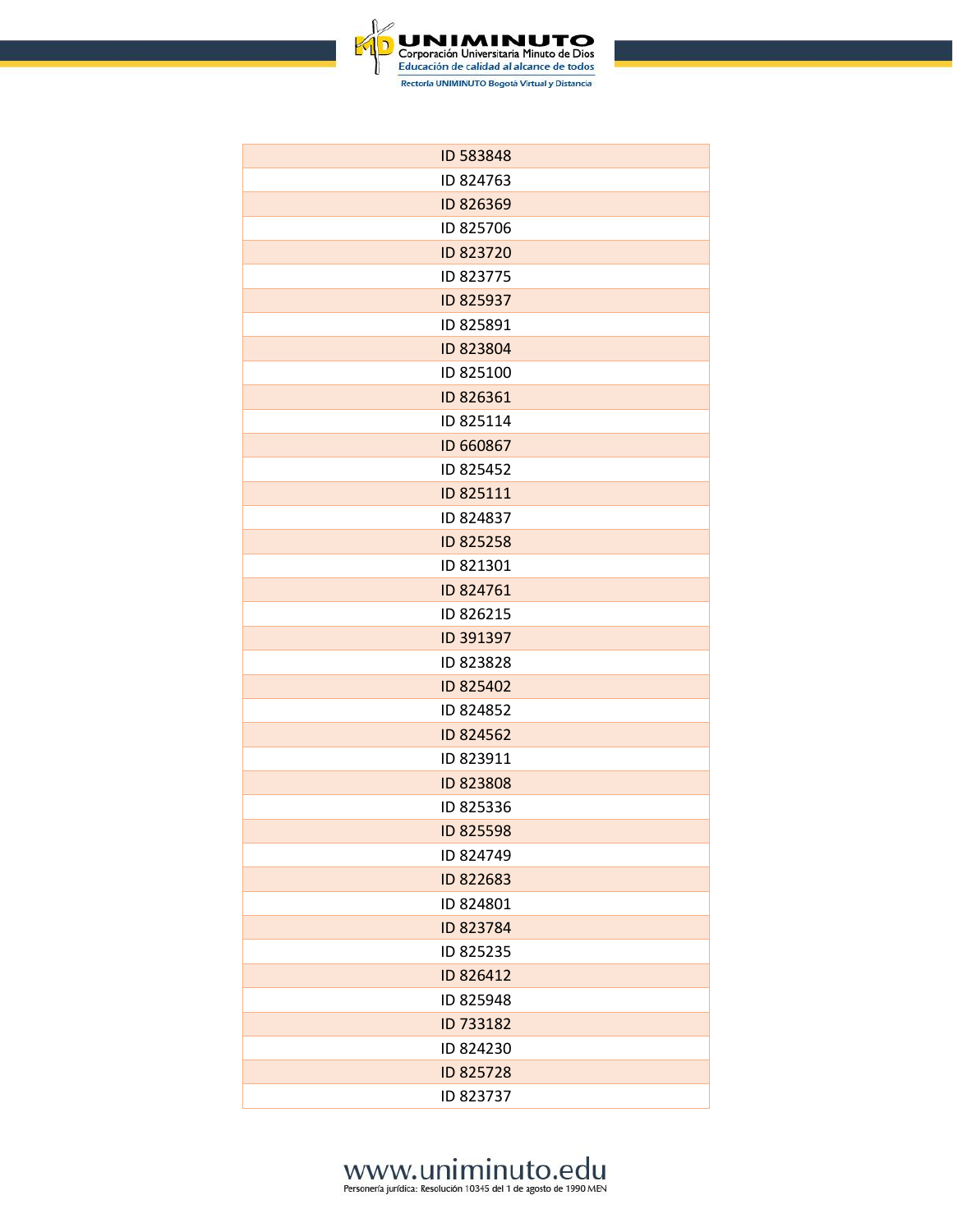

| ID 823722 |
|-----------|
| ID 825019 |
| ID 825204 |
| ID 825888 |
| ID 216975 |
| ID 282109 |
| ID 333548 |
| ID 539756 |
| ID 824607 |
| ID 292861 |
| ID 361217 |
| ID 824821 |
| ID 322101 |
| ID 824949 |
| ID 826349 |
| ID 514009 |
| ID 824788 |
| ID 825331 |
| ID 823886 |
| ID 822492 |
| ID 469645 |
| ID 824643 |
| ID 139852 |
| ID 176268 |
| ID 159158 |
| ID 363988 |
| ID 826314 |
| ID 825641 |
| ID 824327 |
| ID 320782 |
| ID 825944 |
| ID 825870 |
| ID 825646 |
| ID 824313 |
| ID 825829 |
| ID 817236 |
| ID 323574 |
| ID 824181 |
| ID 825181 |
| ID 824064 |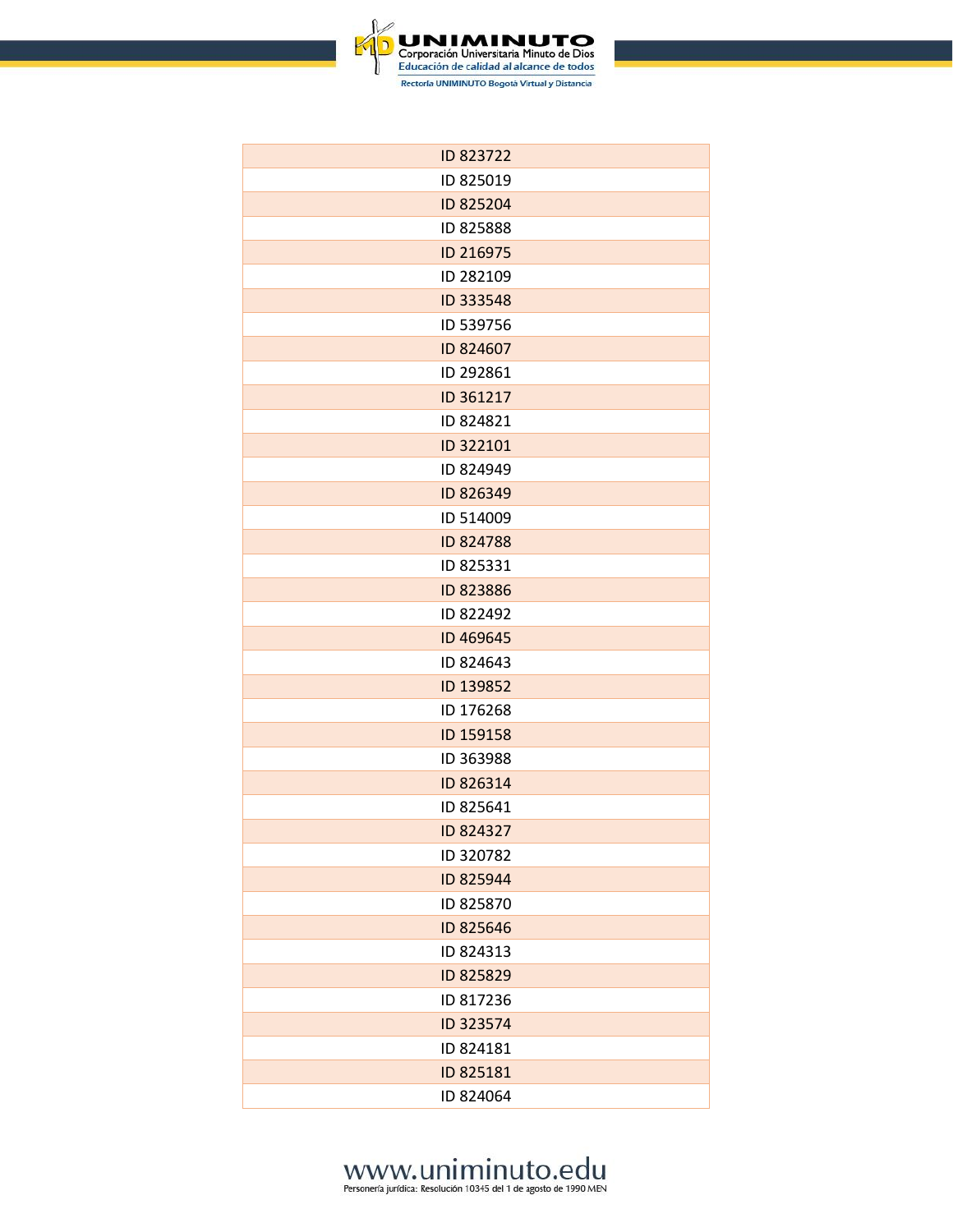

| ID 825226 |
|-----------|
| ID 824750 |
| ID 825130 |
| ID 824682 |
| ID 823980 |
| ID 825462 |
| ID 825227 |
| ID 596315 |
| ID 823751 |
| ID 824746 |
| ID 826068 |
| ID 824397 |
| ID 826012 |
| ID 824493 |
| ID 823743 |
| ID 826184 |
| ID 825477 |
| ID 824751 |
| ID 825207 |
| ID 825450 |
| ID 825178 |
| ID 825312 |
| ID 825956 |
| ID 825500 |
| ID 825228 |
| ID 825372 |
| ID 612577 |
| ID 824308 |
| ID 823724 |
| ID 824678 |
| ID 824515 |
| ID 825595 |
| ID 467978 |
| ID 166588 |
| ID 825056 |
| ID 825471 |
| ID 824718 |
| ID 824918 |
| ID 825120 |
| ID 824526 |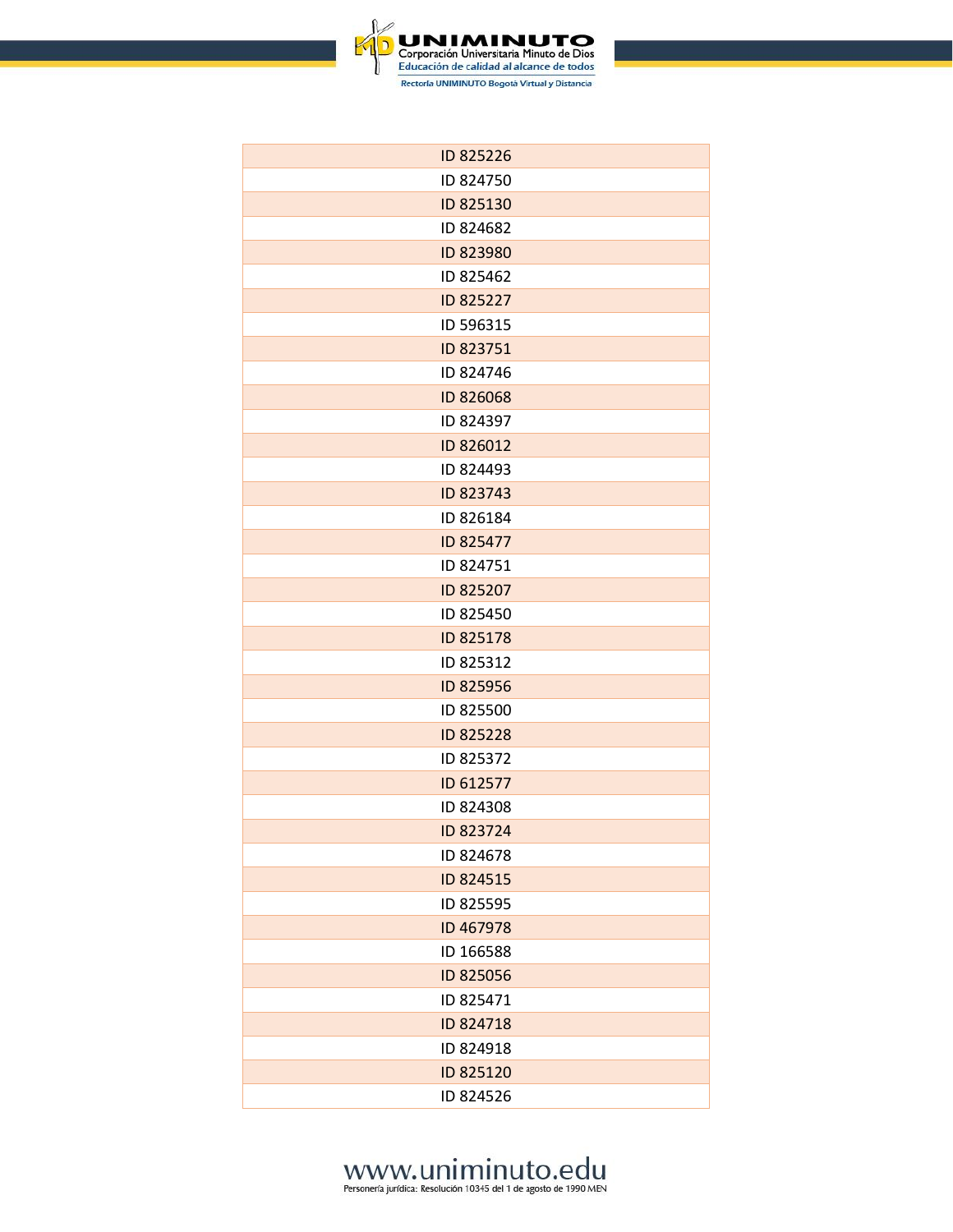

| ID 824679 |
|-----------|
| ID 824550 |
| ID 822673 |
| ID 825602 |
| ID 823982 |
| ID 824236 |
| ID 824183 |
| ID 824612 |
| ID 824938 |
| ID 406267 |
| ID 473477 |
| ID 823918 |
| ID 773316 |
| ID 824820 |
| ID 823774 |
| ID 825815 |
| ID 824391 |
| ID 823785 |
| ID 824399 |
| ID 824736 |
| ID 824983 |
| ID 823772 |
| ID 825189 |
| ID 825406 |
| ID 824353 |
| ID 826297 |
| ID 694520 |
| ID 823912 |
| ID 791296 |
| ID 824423 |
| ID 825290 |
| ID 486083 |
| ID 825475 |
| ID 825656 |
| ID 605953 |
| ID 201400 |
| ID 820660 |
| ID 824349 |
| ID 126340 |
| ID 825627 |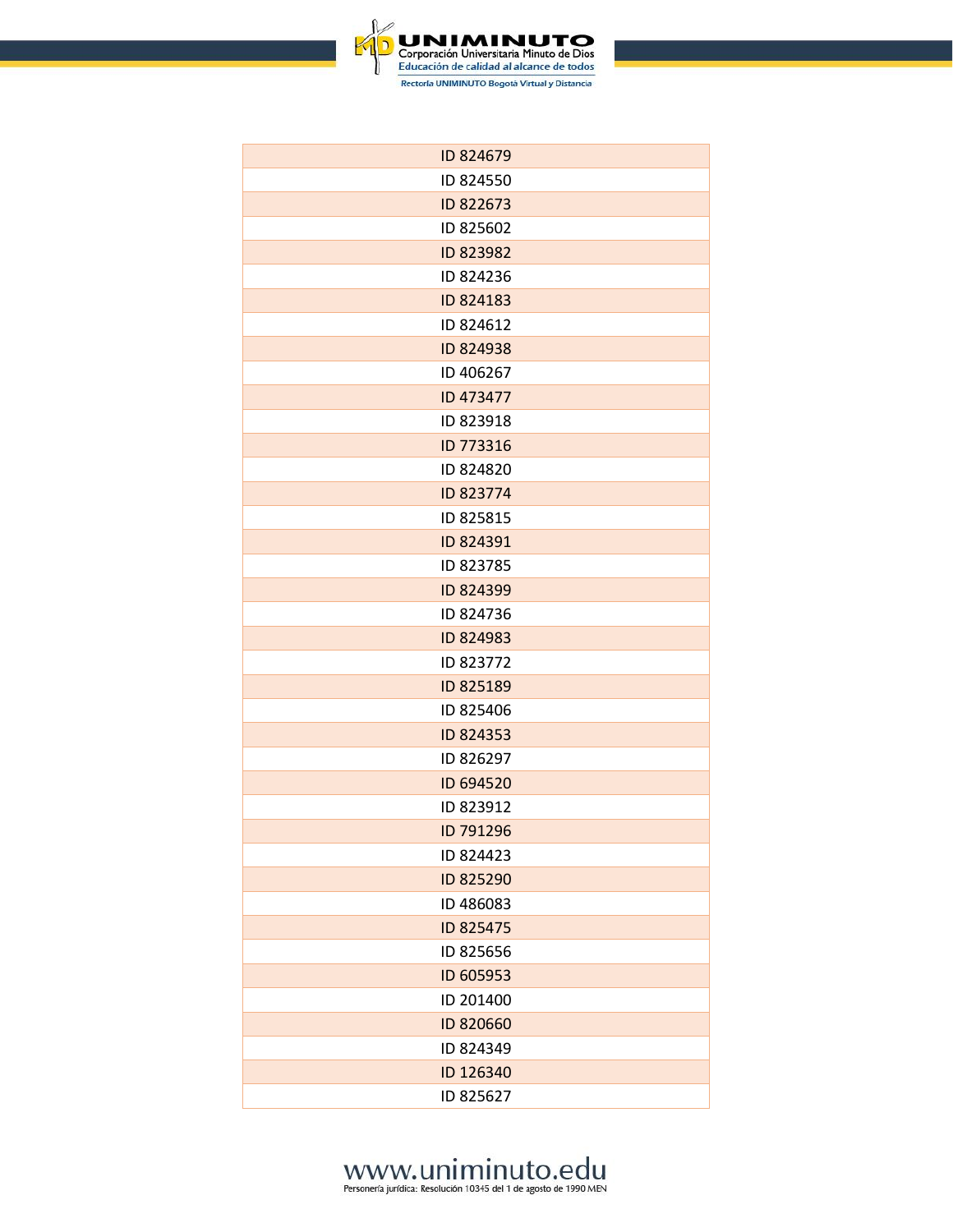

| ID 826076   |
|-------------|
| ID 823840   |
| ID 825342   |
| ID 824853   |
| ID 67816    |
| ID 824066   |
| ID 825740   |
| ID 825047   |
| ID 825333   |
| ID 823959   |
| ID 825959   |
| ID 824517   |
| ID 824132   |
| ID 824499   |
| ID 825115   |
| ID 825396   |
| ID 826232   |
| ID 824182   |
| ID 35250119 |
| ID 451391   |
| ID 453334   |
| ID 824474   |
| ID 826182   |
| ID 826158   |
| ID 826318   |
| ID 202422   |
| ID 826360   |
| ID 824382   |
| ID 606512   |
| ID 825898   |
| ID 442142   |
| ID 823769   |
| ID 822666   |
| ID 823839   |
| ID 811901   |
| ID 824535   |
| ID 792547   |
| ID 825403   |
| ID 823961   |
| ID 824747   |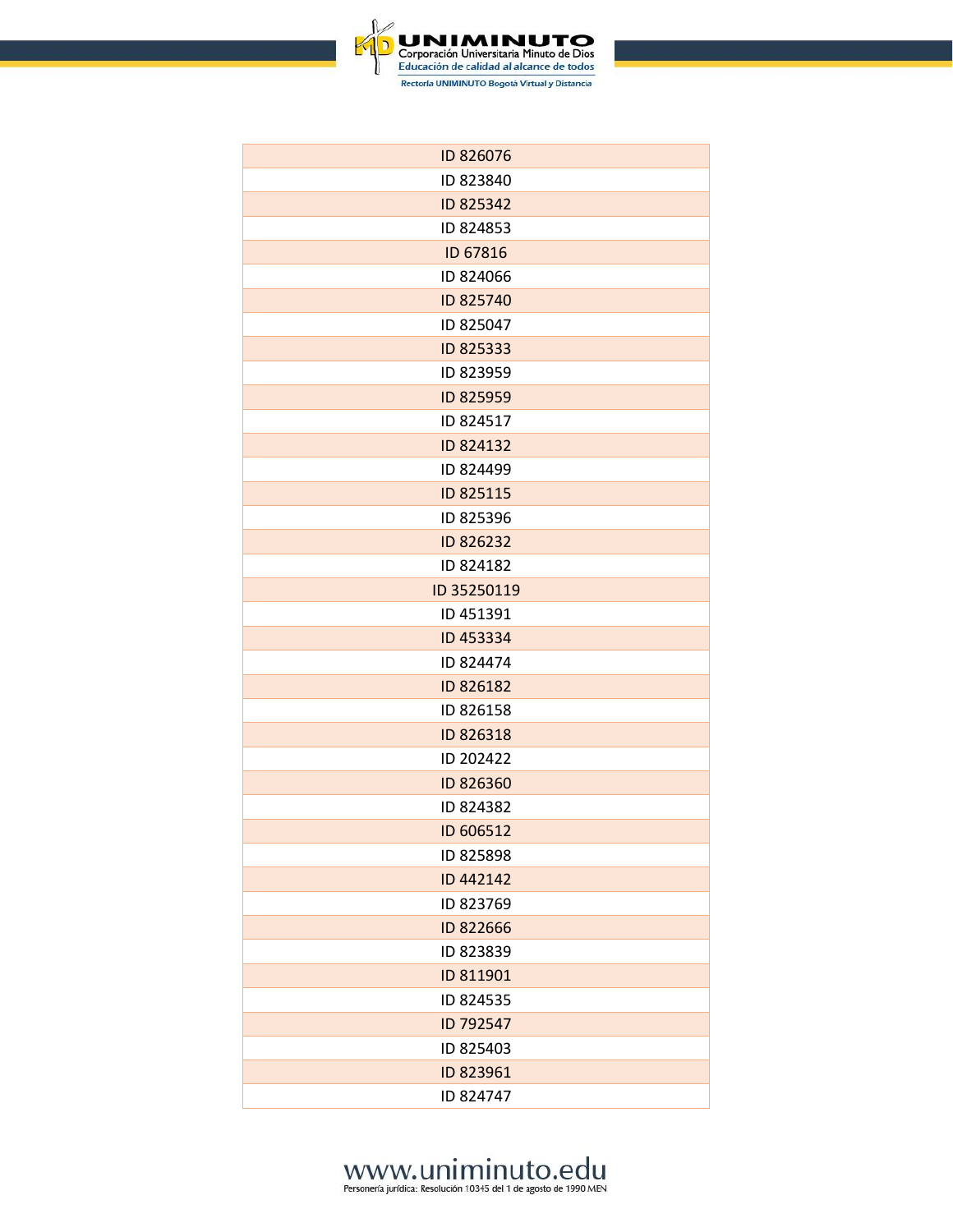

| ID 627679   |
|-------------|
| ID 824931   |
| ID 824614   |
| ID 824477   |
| ID 824451   |
| ID 395152   |
| ID 408832   |
| ID 826300   |
| ID 824611   |
| ID 52498587 |
| ID 825009   |
| ID 826066   |
| ID 473143   |
| ID 826236   |
| ID 825001   |
| ID 587584   |
| ID 825025   |
| ID 824459   |
| ID 823749   |
| ID 824742   |
| ID 824857   |
| ID 282182   |
| ID 825823   |
| ID 824582   |
| ID 824461   |
| ID 824359   |
| ID 824748   |
| ID 824338   |
| ID 825906   |
| ID 825365   |
| ID 823923   |
| ID 819207   |
| ID 824241   |
| ID 825597   |
| ID 824430   |
| ID 824664   |
| ID 825213   |
| ID 825046   |
| ID 824640   |
| ID 823745   |
|             |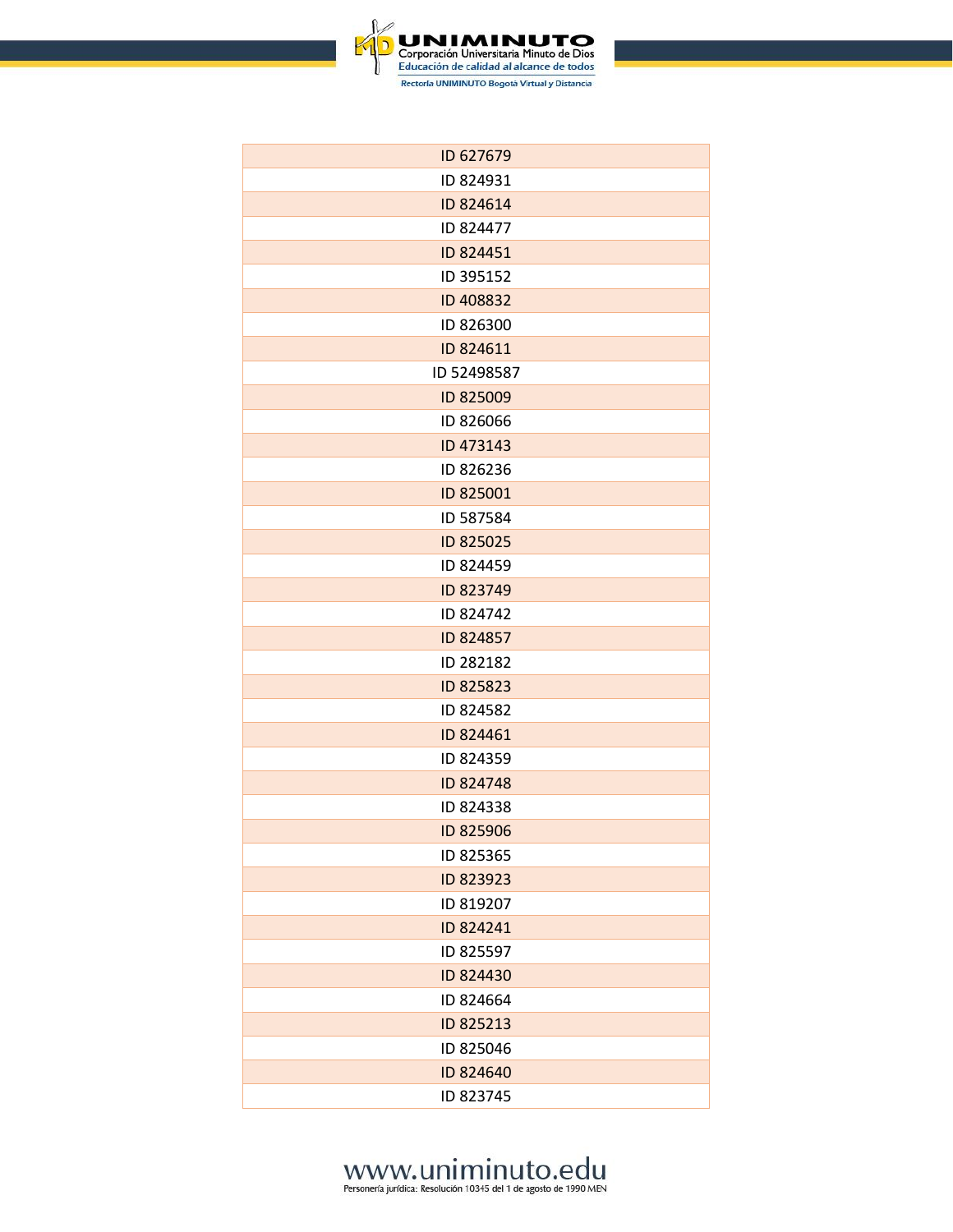

| ID 824757  |
|------------|
| ID 823188  |
| ID 825647  |
| ID 823763  |
| ID 824847  |
| ID 823919  |
| ID 825576  |
| ID 793871  |
| ID 823746  |
| ID 826363  |
| ID 728938  |
| ID 825244  |
| ID 823884  |
| ID 825043  |
| ID 821646  |
| ID 646086  |
| ID 825909  |
| ID 247883  |
| ID 7694138 |
| ID 824421  |
| ID 825053  |
| ID 511473  |
| ID 822343  |
| ID 347643  |
| ID 825033  |
| ID 825135  |
| ID 440203  |
| ID 820170  |
| ID 823738  |
| ID 825038  |
| ID 823885  |
| ID 824741  |
| ID 825399  |
| ID 821367  |
| ID 824320  |
| ID 824437  |
| ID 826020  |
| ID 779785  |
| ID 823325  |
| ID 825833  |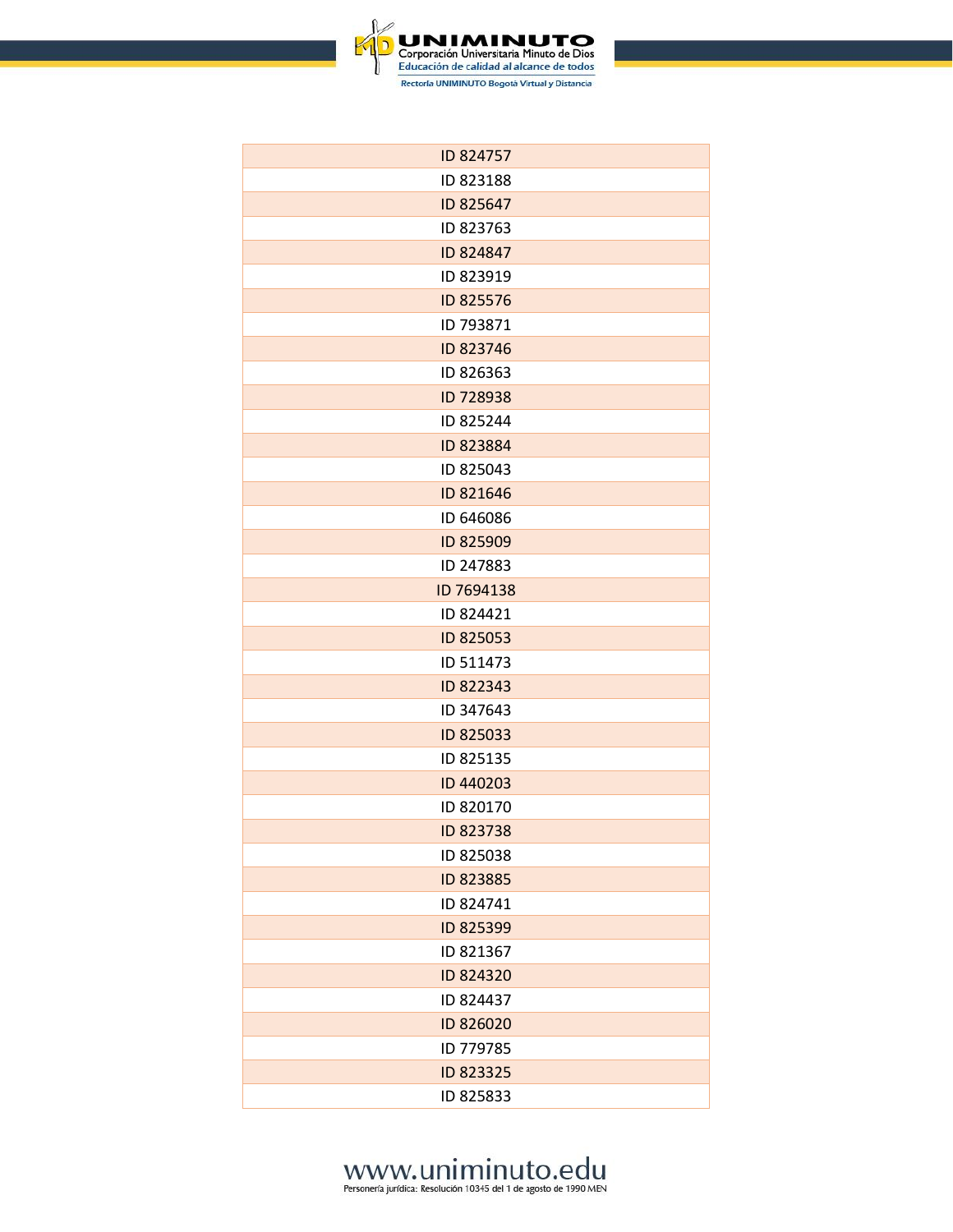

| ID 826216 |
|-----------|
| ID 821597 |
| ID 136401 |
| ID 824809 |
| ID 120849 |
| ID 27364  |
| ID 824478 |
| ID 823552 |
| ID 824428 |
| ID 238058 |
| ID 824956 |
| ID 823176 |
| ID 342223 |
| ID 825221 |
| ID 825827 |
| ID 612143 |
| ID 824951 |
| ID 822692 |
| ID 821517 |
| ID 824079 |
| ID 826279 |
| ID 824003 |
| ID 825054 |
| ID 824558 |
| ID 619942 |
| ID 824335 |
| ID 215165 |
| ID 825821 |
| ID 822674 |
| ID 824863 |
| ID 824835 |
| ID 824328 |
| ID 823843 |
| ID 763234 |
| ID 825322 |
| ID 824142 |
| ID 824864 |
| ID 823767 |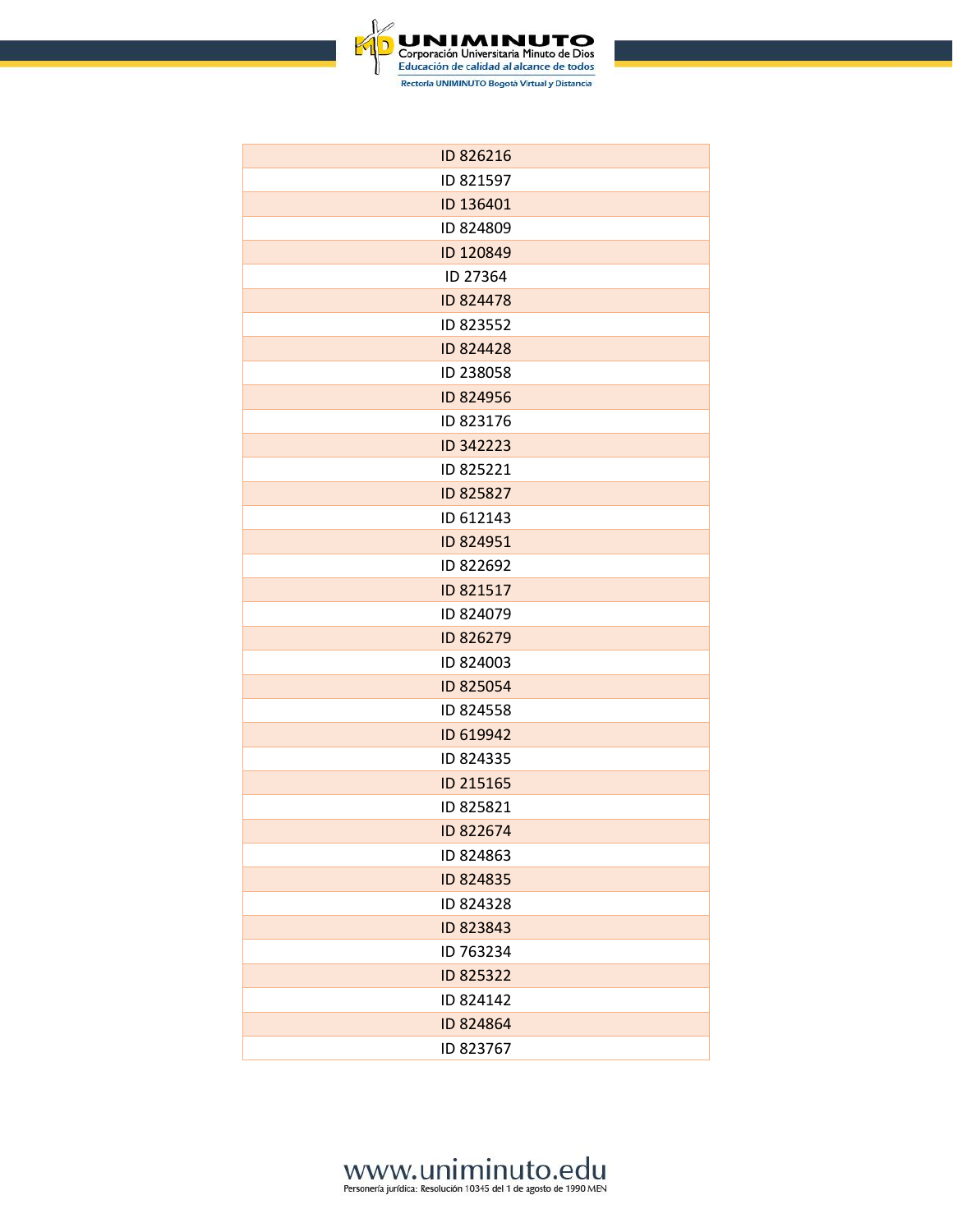

#### Listado de admitidos al programa **MAESTRÍA EN EDUCACIÓN INCLUSIVA E INTERCULTURAL** en el periodo 2021-83 *(modalidad 100% virtual).*

| <b>Admitidos al programa</b>                           |  |  |
|--------------------------------------------------------|--|--|
| <b>MAESTRÍA EN EDUCACIÓN INCLUSIVA E INTERCULTURAL</b> |  |  |
| SNIES 110158 Resolución N.º 7054 del 23/04/2021 MEN    |  |  |
| ID 511150                                              |  |  |
| ID 266711                                              |  |  |
| ID 201673                                              |  |  |
| ID 392004                                              |  |  |
| ID 824730                                              |  |  |
| ID 390757                                              |  |  |
| ID 439370                                              |  |  |
| ID 537198                                              |  |  |
| ID 560286                                              |  |  |
| ID 824386                                              |  |  |
| ID 323890                                              |  |  |
| ID 265950                                              |  |  |
| ID 462270                                              |  |  |
| ID 247981                                              |  |  |
| ID 817106                                              |  |  |
| ID 824537                                              |  |  |
| ID 823853                                              |  |  |
| ID 824098                                              |  |  |
| ID 629023                                              |  |  |
| ID 695637                                              |  |  |
| ID 818222                                              |  |  |
| ID 411270                                              |  |  |
| ID 823893                                              |  |  |
| ID 814537                                              |  |  |
| ID 825194                                              |  |  |
| ID 825831                                              |  |  |
| ID 825044                                              |  |  |
| ID 815002                                              |  |  |
| ID 824556                                              |  |  |
| ID 821975                                              |  |  |
| ID 825658                                              |  |  |
| ID 823871                                              |  |  |
| ID 824783                                              |  |  |

#### www.uniminuto.edu

Personería jurídica: Resolución 10345 del 1 de agosto de 1990 MEN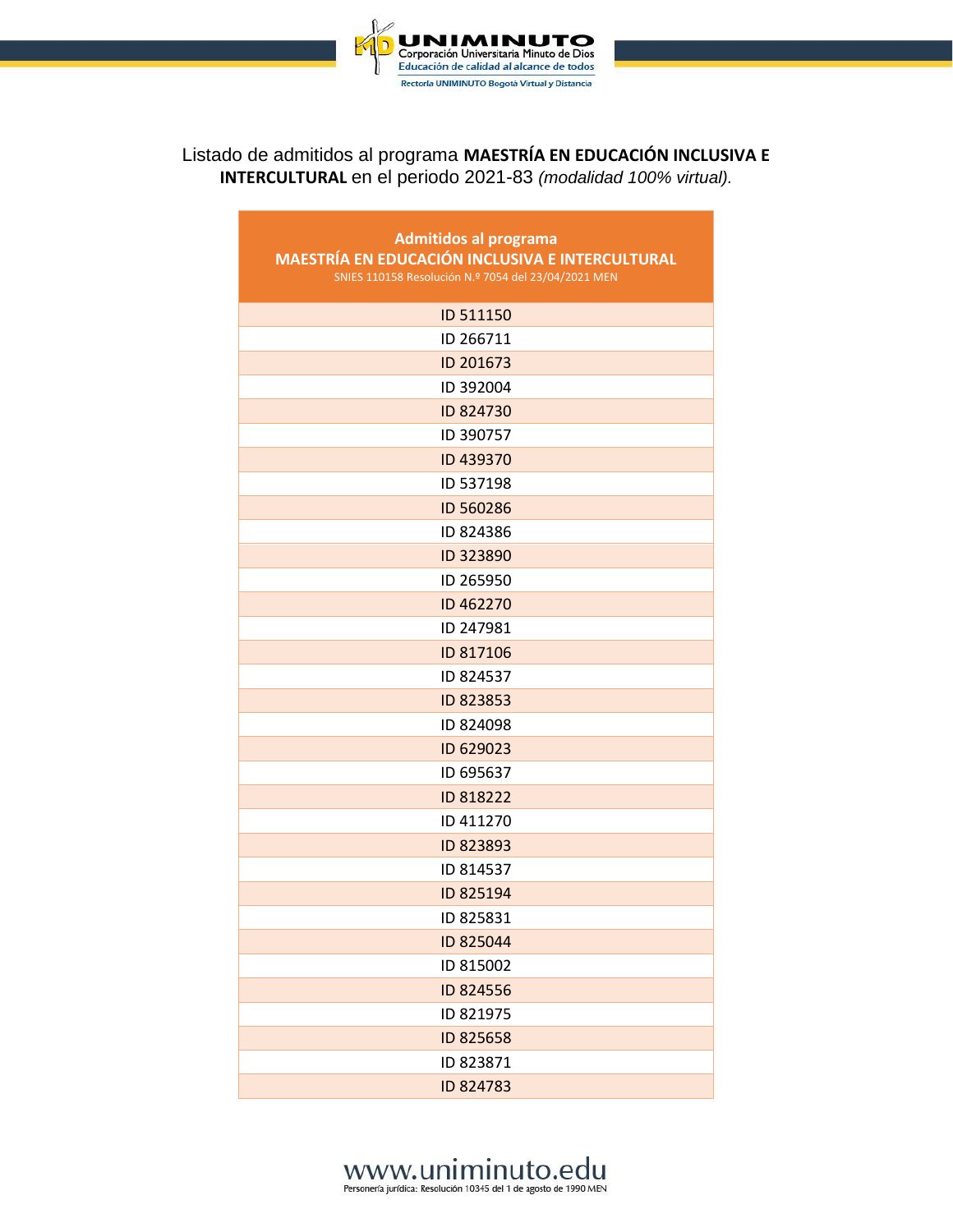

| ID 824452 |
|-----------|
| ID 824094 |
| ID 595133 |
| ID 824845 |
| ID 122120 |
| ID 822033 |
| ID 399104 |
| ID 601322 |
| ID 261963 |
| ID 186510 |
| ID 825935 |
| ID 823837 |
| ID 826239 |
| ID 825719 |
| ID 823739 |
| ID 824294 |
| ID 824215 |
| ID 496468 |
| ID 819103 |
| ID 825074 |
| ID 324530 |
| ID 654160 |
| ID 826230 |
| ID 739566 |
| ID 162812 |
| ID 824407 |
| ID 826340 |
| ID 188536 |
| ID 665578 |
| ID 824307 |
| ID 532497 |
| ID 271398 |
| ID 351511 |
| ID 820854 |
| ID 656174 |
| ID 825293 |
| ID 823859 |
| ID 825697 |
| ID 825589 |
| ID 821381 |
|           |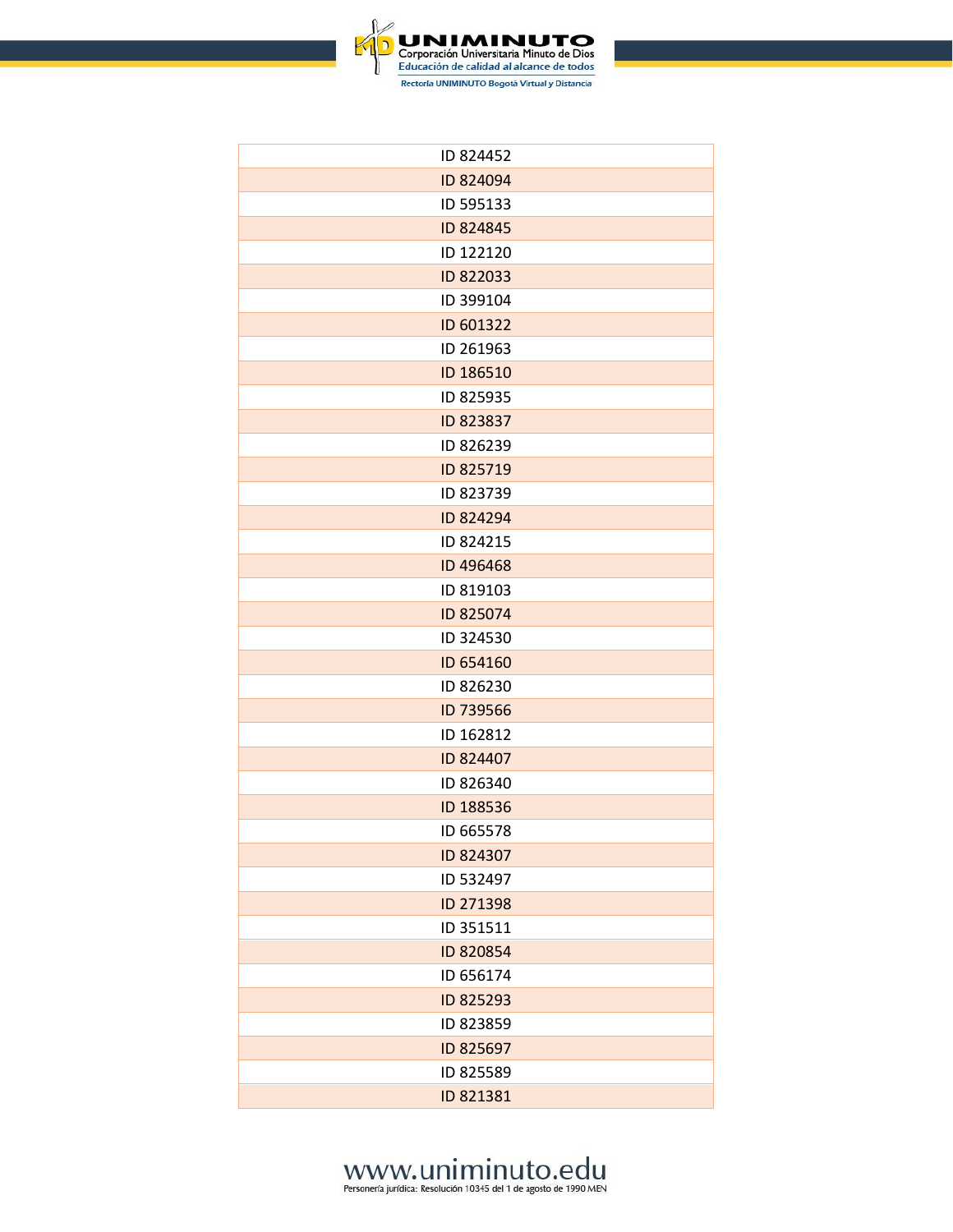

| ID 825069 |
|-----------|
| ID 467133 |
| ID 824013 |
| ID 825855 |
| ID 823936 |
| ID 824173 |
| ID 161127 |
| ID 823760 |
| ID 823780 |
| ID 823755 |
| ID 822560 |
| ID 824654 |
| ID 822691 |
| ID 824001 |
| ID 191557 |
| ID 292591 |
| ID 138572 |
| ID 822236 |
| ID 823768 |
| ID 825373 |
| ID 823838 |
| ID 824528 |
| ID 822718 |
| ID 304238 |
| ID 501373 |
| ID 814150 |
| ID 189123 |
| ID 570259 |
| ID 816271 |
| ID 824355 |
| ID 451328 |
| ID 161697 |
| ID 825759 |
| ID 826358 |
| ID 188988 |
| ID 823781 |
| ID 815870 |
| ID 333874 |
| ID 108135 |
| ID 188979 |
|           |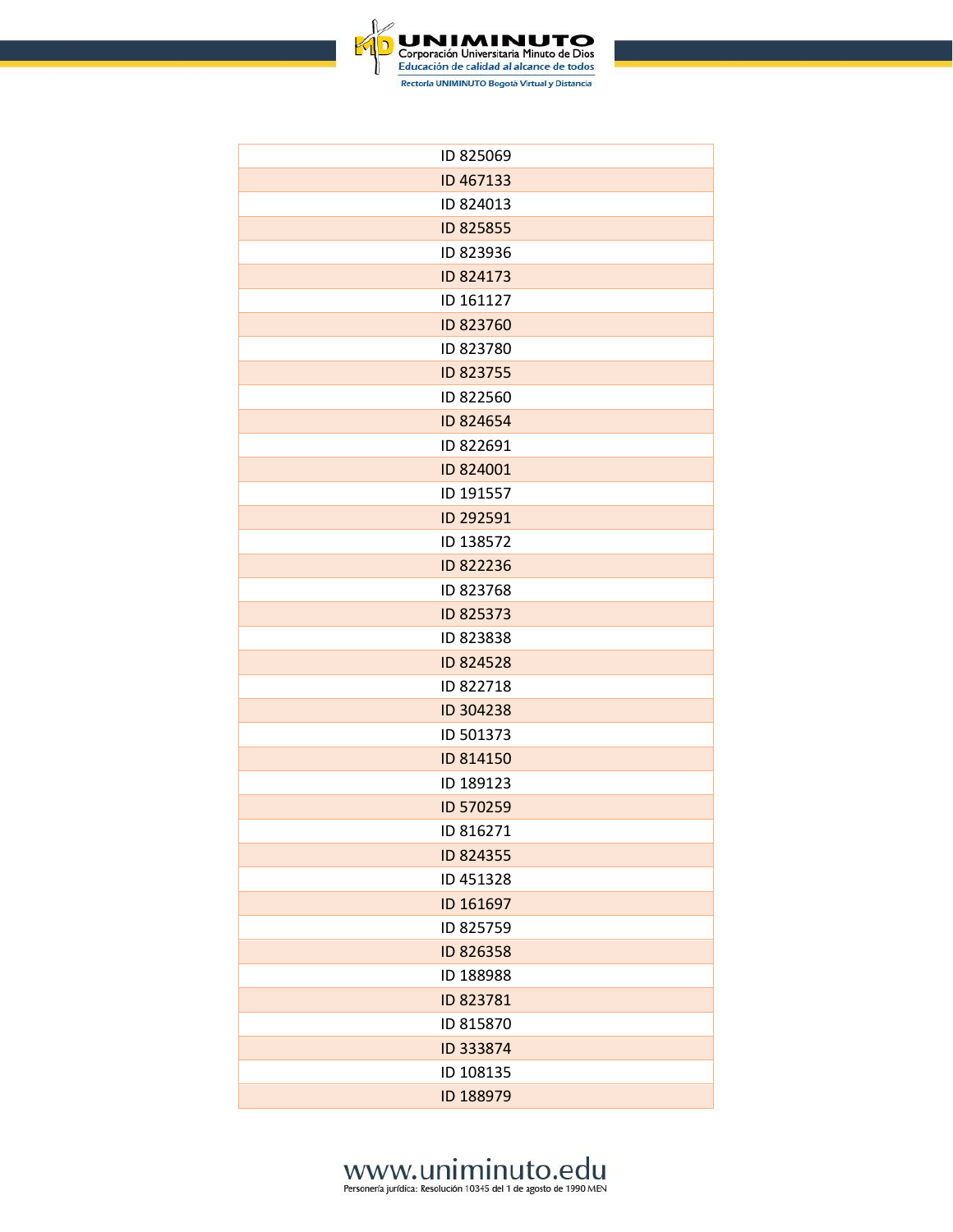

| ID 120400 |
|-----------|
| ID 824008 |
| ID 519048 |
| ID 820191 |
| ID 822617 |
| ID 825174 |
| ID 820412 |
| ID 822150 |
| ID 354842 |
| ID 824732 |
| ID 823787 |
| ID 822466 |
| ID 579750 |
| ID 398510 |
| ID 328862 |
| ID 176499 |
| ID 822555 |
| ID 265935 |
| ID 823985 |
| ID 823758 |
| ID 280439 |
| ID 387759 |
| ID 825237 |
| ID 825387 |
| ID 823819 |
| ID 514111 |
| ID 823926 |
| ID 822626 |
| ID 824440 |
| ID 825076 |
| ID 819492 |
| ID 824492 |
| ID 822571 |
| ID 825506 |
| ID 824105 |
| ID 821870 |
| ID 823741 |
| ID 215673 |
| ID 468031 |
| ID 211910 |
|           |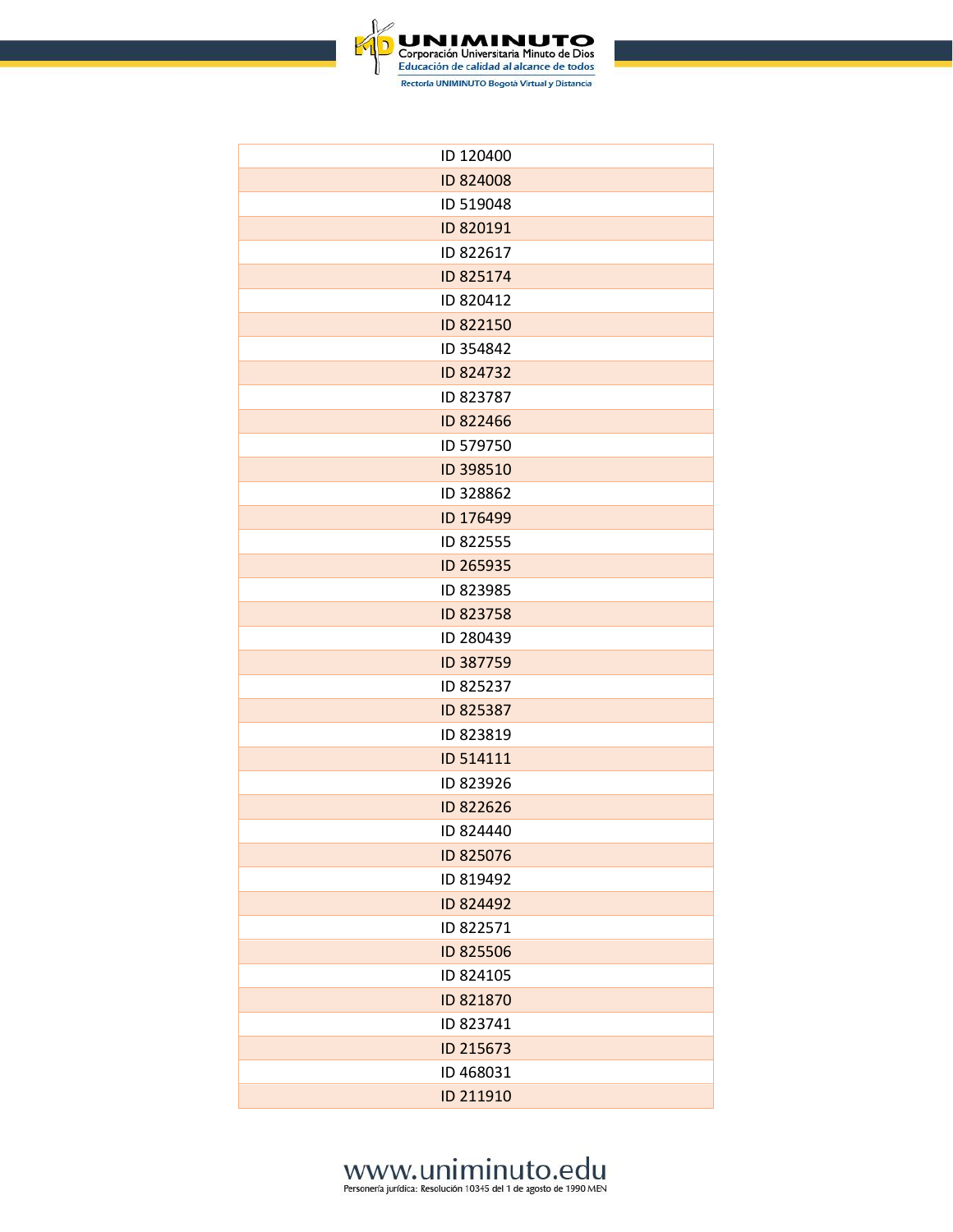

| ID 822709   |
|-------------|
| ID 825407   |
| ID 562831   |
| ID 824635   |
| ID 612924   |
| ID 825156   |
| ID 493041   |
| ID 52886241 |
| ID 397464   |
| ID 662266   |
| ID 408749   |
| ID 826056   |
| ID 824280   |
| ID 466604   |
| ID 805352   |
| ID 188003   |
| ID 639738   |
| ID 819195   |
| ID 821790   |
| ID 824731   |
| ID 695736   |
| ID 113622   |
| ID 824287   |
| ID 251764   |
| ID 823890   |
| ID 826067   |
| ID 820339   |
| ID 112544   |
| ID 823830   |
| ID 185687   |
| ID 821259   |
| ID 826313   |
| ID 824518   |
| ID 825820   |
| ID 825933   |
| ID 459039   |
| ID 818461   |
| ID 825810   |
| ID 823897   |
| ID 825520   |